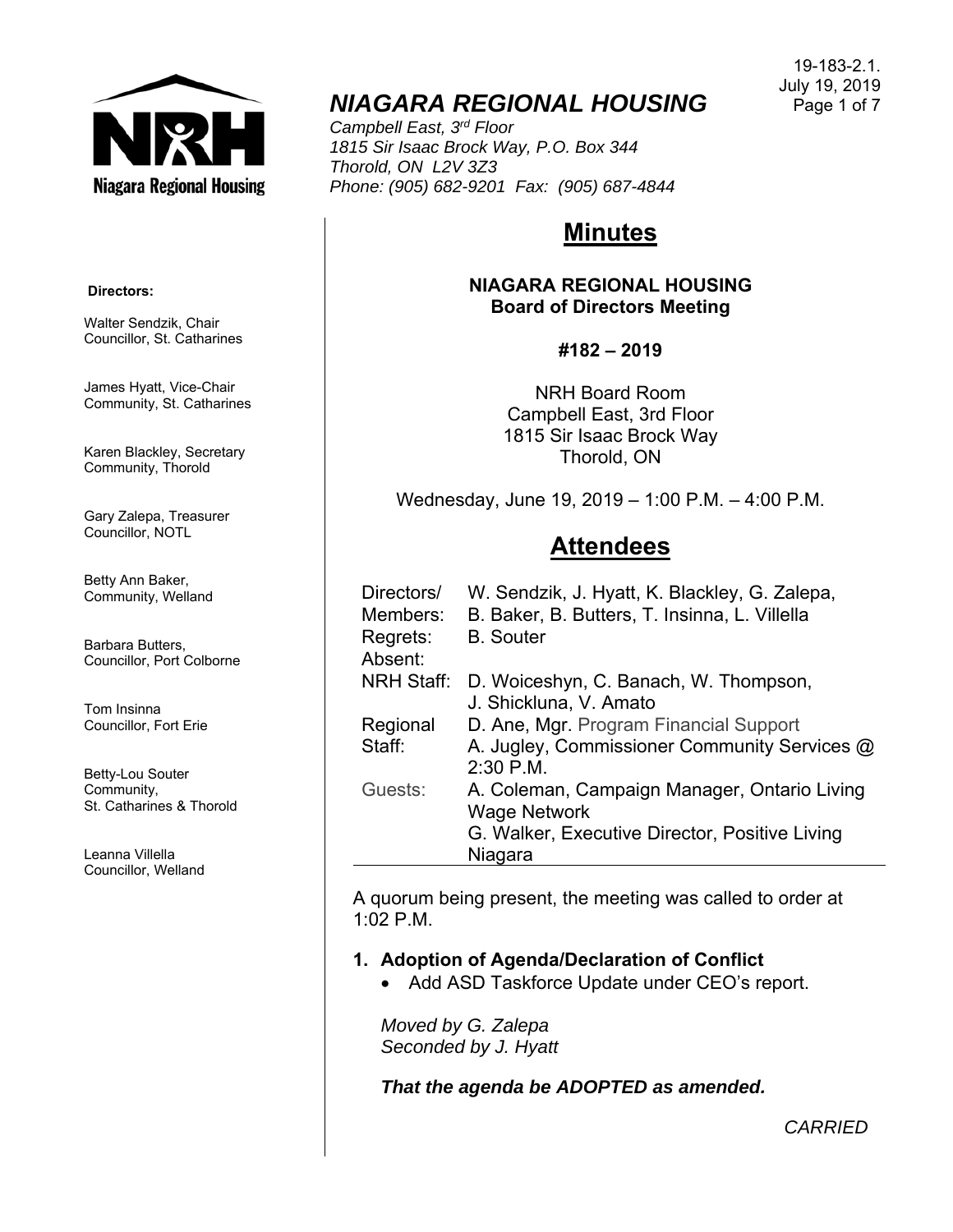No Conflicts of Interest were declared.

#### **2. Consent Items**

B. Baker requested 2.1.2. Ministerial Notice – Negative Subsidy Calculation, Memo 19- 182-2.1.2. be removed from the Consent items.

G. Zalepa requested NRH Write-Off Rate Comparison to other Housing Corporations Memo 19-182-2.6. be removed from the Consent items

B. Butters requested, Eligibility Review Officer Update Memo 19-182-2.7. be removed from the Consent items.

*CARRIED* 

*Moved by T. Insinna Seconded by B. Baker* 

*That the following items: 2.1. Minutes of the May 24, 2019 Meeting be APPROVED.* 

*Business Arising* 

*2.1.1. Comparison of Service Manager Investment Policies, Memo 19-182-2.1.1. be RECEIVED for information.* 

- *2.3. Development Committee Minutes May 23, 2019 19-182-2.3. be RECEIVED for information.*
- *2.4. Development Updates* 
	- *2.4.1. Carlton Street Development Update #27 June 10, 2019 19-182-2.4.1. be RECEIVED for information.*
	- *2.4.2. Budget Snapshot of Carlton St. New Development as of June 6, 2019 – 19-182-2.4.2. be RECEIVED for information.*
	- *2.4.3. Roach Ave., Welland Intensification Update #10 as of June 10, 2019 – 19-182-2.4.3. be RECEIVED for information.*
	- *2.4.4. Budget Snapshot of Roach Ave., Welland Project as of J, 2019 - 19-182-2.4.4. be RECEIVED for information.*
- *2.5. Operating Statements as at April 30, 2019 19-182-2.5. be RECEIVED for information.*

*CARRIED*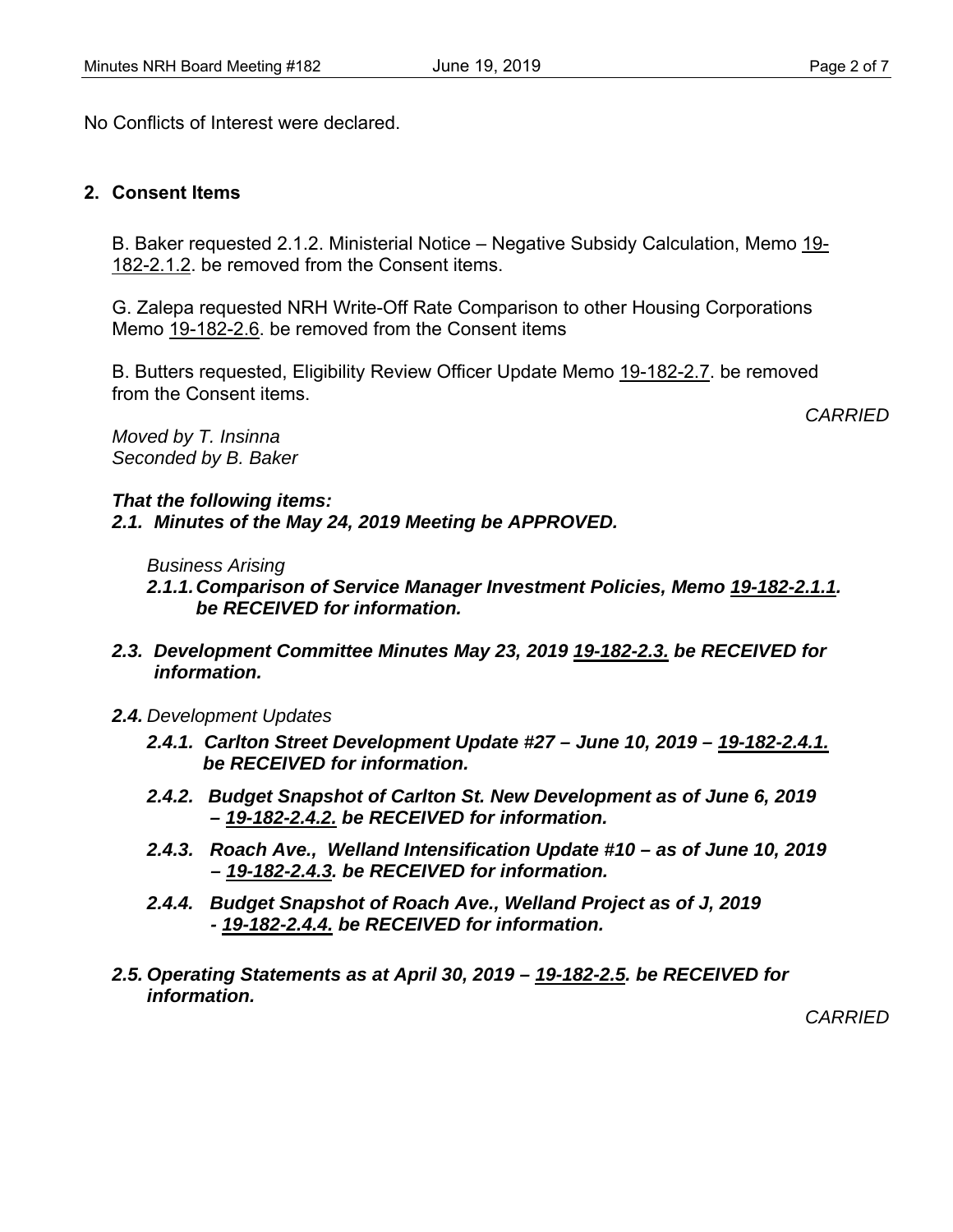Items removed from Consent agenda for discussion:

# **2.1.2. Negative Subsidy Calculation**

B. Baker wanted Directors to understand that this is a significant issue for Housing Providers with possibly serious consequences across the Province; resulting from an error in the funding formula since 2006.

J. Shickluna advised that this was a topic of considerable discussion at the Central Service Managers' meeting she attended yesterday. Key messages and notes are under development by the group.

# **2.6. NRH Write-Off Comparison to Other Housing Corporations**

G. Zalepa wanted to know if NRH could mirror best practices to Peel and Durham. C. Banach advised that staff has been working on updating collection process for the last month.

## **2.7. Eligibility Review Officer**

B. Butters noted that the number of cases listed on page 2 do not add up to 45. Staff referred Directors to the paragraph above indicating there were 35 examples of completed cases listed, the other 10 would still be under review/not yet completed.

*Moved by J. Hyatt Seconded by K. Blackley* 

# *That the following items:*

## *2.1.2. Ministerial Notice – Negative Subsidy Calculation, Memo 19-182-2.1.2. be RECEIVED for information.*

*2.6. NRH Write-Off Rate Comparison to other Housing Corporations Memo 19-182- 2.6. be RECEIVED for information.* 

### *2.7. Eligibility Review Officer Update Memo 19-182-2.7. be RECEIVED for information.*

*CARRIED*

3. Living Wage Employer Designation - Presentation – 19-182-3.

Ann Coleman, Campaign Manager, Ontario Living Wage Network and Glen Walker, Executive Director, Positive Living Niagara, presented the Certified Living Wage Employer program.

Employer Certification Program Phased-in Implementation:

 **Supporter** - All direct full-time employees are paid a living wage. Committed to begin raising the pay of all direct part-time employees to the living wage rate.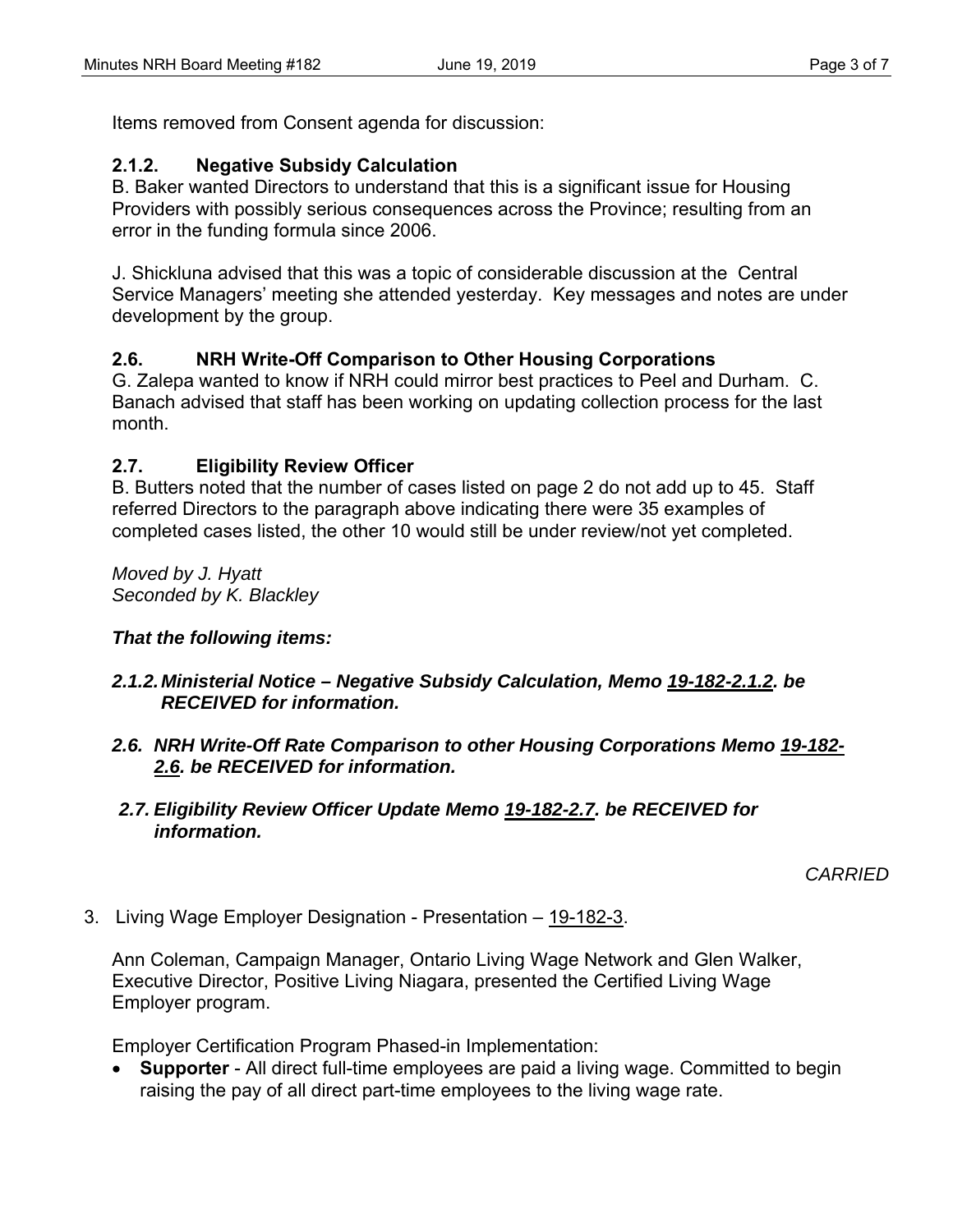- **Leader** All direct full-time and part-time employees are paid a living wage. Committed to including living wage in service contracts for externally contracted (third party) employees that provide service on a regular basis are paid a living wage.
- **Champion** All direct full-time and part-time employees are paid a living wage, and all externally (third party) contracted staff that provide service on a regular basis are paid a living wage or will be when the contract renews.

NRH is definitely a *Supporter* and would like to work towards the other categories; concerns/issues to consider:

 $\triangleright$  NRH uses so many contractors and sub-contractors, it would be impossible to monitor.

For contractors who perform 120 hours of service, or more, per year for the employer, the expectation is that a living wage clause would be included within a contract when it comes up for renewal. It may take a few year for all contracts to be renewed.

Certified employers are not required to provide the OLWN with details around wages aside from whether or not workers earn at least the living wage. Similarly, they do not expect an employer ask for more details from their contractors.

If an employer became aware that a contractor was not paying a living wage the situation would be dealt in the same way as if the contractor was breaking any other part of the agreement.

Employee Benefits count towards the living wage.

- $\triangleright$  Are Students included considered employees No. There is a training category, which is exempt.
- $\triangleright$  Budget Impact– this could possibly result in higher prices charged to NRH by contractors. The Manager of Housing Operations will poll contractors to determine if /how this might affect the budget.

Action by: C. Banach

*Moved by B. Butters Seconded by B. Baker* 

*That the NRH Board of Directors RECEIVE the Living Wage Employer Designation presentation for information; and, That staff PREPARE a report for the next meeting regarding the impact on NRH of implementation of the Leader certification.* 

*CARRIED*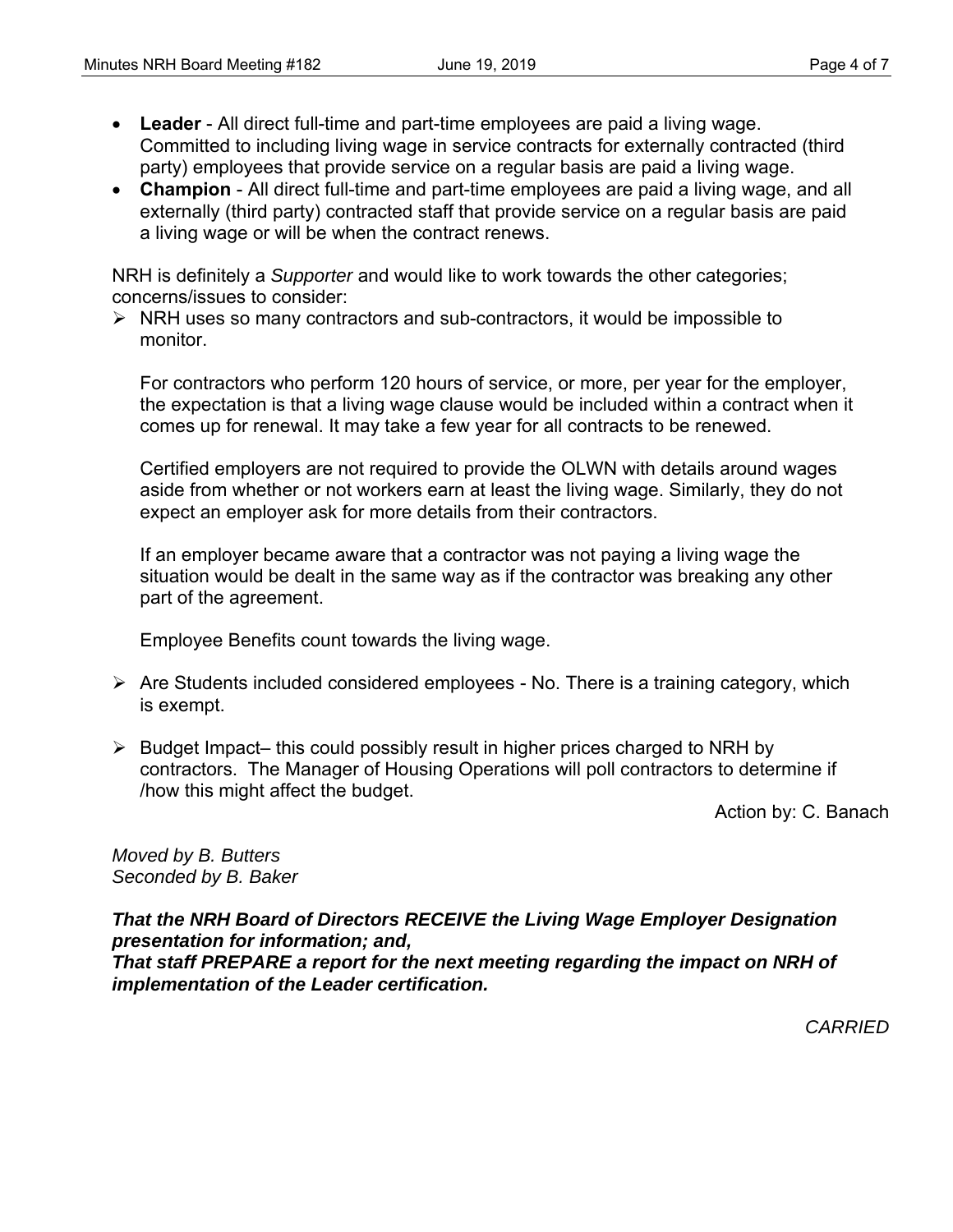### **4. Discussion Items**

4.1. Investment Policy – Report 19-182-4.1.

D. Ane fielded questions regarding the Investment Policy.

*Moved by G. Zalepa Seconded by T. Insinna* 

### *That the Investment Policy Report be REFERRED back to staff for a report on current holdings and specific wording be included in the policy with reference to exposure limits on Credit Union investment instruments.*

*CARRIED*  Action by: S. Muhic/D. Ane

4.2. Canada Ontario Community Housing (COCHI) & Ontario Priorities Housing Initiative (OPHI) – Report 19-182-4.2.

An overview was provided on how the funding would be distributed under the programs included in COCHI & OPHI, considering it represents over a 50% reduction for the years 2019-2021 as compared to 2016-2018, in Niagara.

*Moved by G. Zalepa Seconded by L. Villella* 

- *1. That the Niagara Regional Housing Board of Directors RECOMMENDS to Regional Council the APPROVAL of the Program and Delivery Fiscal Plan (PDFP) for Year 1- 3 under the COCHI and OPHI and approve the transfer payment agreement.*
- *2. That the Niagara Regional Housing Board of Directors DIRECTS staff to proceed with the determination of the administrative requirements for the delivery of the programs.*
- *3. That the Niagara Regional Housing Board of Directors REQUEST Regional Council to direct the Regional Chair to demand that the Provincial government provide additional funding for affordable housing programs in Niagara , reinstating the previous funding levels.*
- *4. That the Niagara Regional Housing Board of Directors REQUEST that Regional Council consider providing financial compensation for the Provincial funding shortfall to Niagara Regional Housing.*

*CARRIED*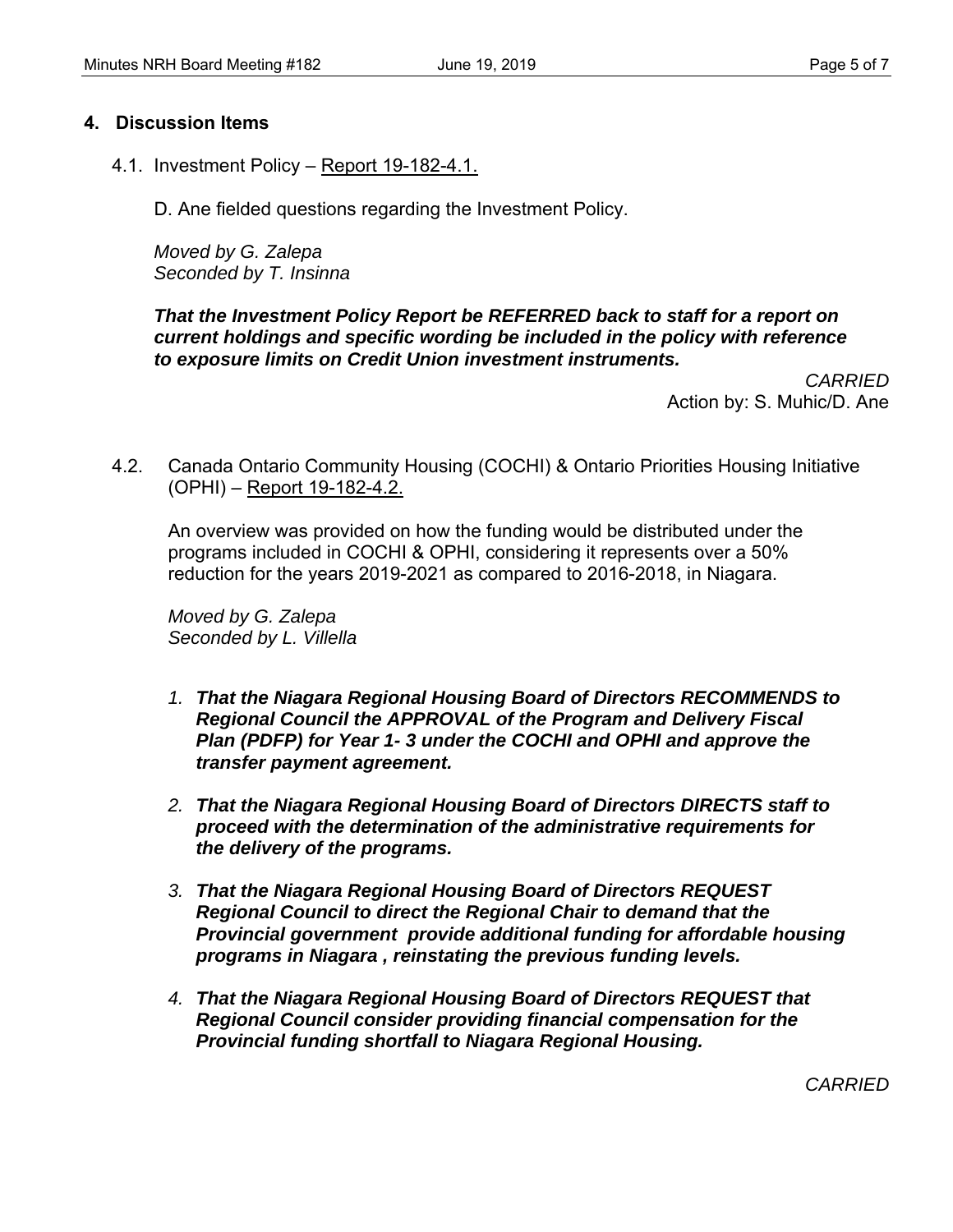4.3. Market Rent Report – 19-182-4.3.

*Moved by K. Blackley Seconded by B. Baker* 

### *That the Niagara Regional Housing Board of Directors APPROVES the proposed 2019 Market Rents for the public housing units, effective December 1, 2019 as highlighted in Appendix "A" of report 19-182-4.3.*

*CARRIED* 

- A. Jugley joined the meeting at 2:30 P.M.
- 5. Chief Executive Officer's Report

Alternate Service Delivery Taskforce Update

The taskforce has determined that the Hybird model would not work. Staff prefer the current model; however, the taskforce is now looking at full integration. Acceptance of full integration would be subject to several guarantees regarding staff. If approved by the Board and Council, the target date for integration would be January 2020. A full report will be brought forward next month.

- **6.** Other Business
	- **6.1.** Federal Funding and MP's

Seed funding is available through CMHC's Co-Investment fund that provides lowcost loans and/or capital contributions over 10 years to create new or repair existing affordable housing that covers a broad range of housing needs.

There are a few providers in Niagara that have already applied for funding through this program. The Provider needs to contact their local MP to let them know funds are being requested.

6.2. Development Committee Update

J. Hyatt reported that, to date, the committee has met with Thorold, Lincoln, and Port Colborne and are in the process of confirming meeting dates with Niagara-onthe-Lake and West Lincoln.

- 6.3. Cannabis  $-$  B. Butters has received complaints regarding  $2<sup>nd</sup>$  hand cannabis smoke. Currently the rules are the same as for tobacco.
- 7. Closed Session not required